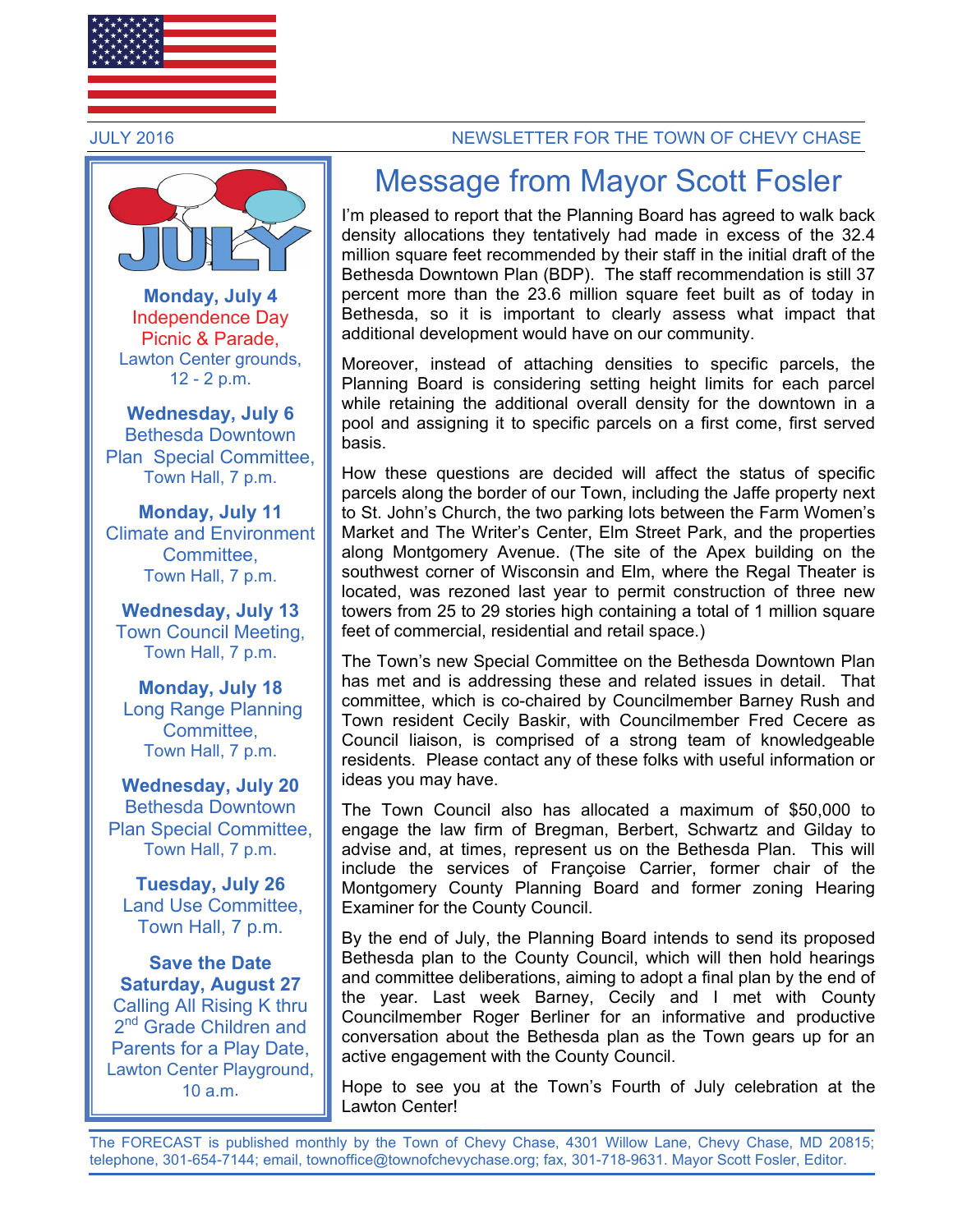# Public Hearing on Starpower Cable Franchise Renewal

At its July 13 meeting, the Town Council will hold a public hearing on an ordinance to renew the Starpower/RCN cable television franchise in the Town. The Council introduced the ordinance on June 8. The proposed ordinance would continue to allow Starpower/RCN to operate its cable system in the Town for the next 15 years.

A copy of the franchise agreement, as well as the proposed ordinance granting the non-exclusive franchise, are available for review on the Town website. If you cannot attend the July 13 meeting, which begins at 7 p.m. in the Town Hall, you may submit comments on the proposed ordinance to the Town Office at 4301 Willow Lane or by email to townoffice@townofchevychase.org.

# Committee Volunteer Deadline Extended Until July 29

\_\_\_\_\_\_\_\_\_\_\_\_\_\_\_\_\_\_\_\_\_\_\_\_

The Council has extended until Friday, July 29 the deadline to submit requests to serve on a Town committee or board for the coming year. Information about the various committees and boards is posted on the Town website.

If you are interested in volunteering, please submit a brief note expressing interest to the Town Office. Your correspondence may be submitted by mail or e-mail to townoffice@townofchevychase.org and should include your name, address, telephone number, email address and a few sentences about why you would like to volunteer to serve.

# **Celebrate on the Fourth**  Monday, **July 4, 12 p.m. - 2 p.m.** Lawton Center Grounds

#### 12 p.m. Parade

The parade will begin at 12 p.m. Come to the Lawton Center at 11:30 a.m. to decorate your bikes, scooters, wagons, and baby carriages. The Town will provide decorating supplies.

### 12:30 p.m. – 1:30 p.m. Picnic



Town residents will be treated to barbeque catered by *Red, Hot & Blue* and the famous *Ben and Jerry's* ice

*GJERRY* 

cream truck. Vegetarian options are available

upon request. Bring your appetite and picnic blanket!

#### 12:30 p.m.  $-2$  p.m. Music and Games

We will have music and games for young and old alike!

For more information, call 301-654-7144

# **Calling All Rising K thru 2nd Grade Children and Parents for a Play Date in the Park**

Saturday, August 27, 10 a.m., Lawton Center Playground

Gather together at Leland Park on Saturday, August 27 at 10 a.m. for light breakfast fare, coffee and juice and

reduce first-day-ofschool jitters. Rising kindergartners will get a chance to meet other neighborhood primary



school-aged children before the start of the school year.

New parents will have a chance to connect with "veteran" parents, ask questions and learn about what to expect as their child celebrates this special milestone. Please RSVP by August 22 to the Town Office at townoffice@townofchevychase.org or 301-654-7144.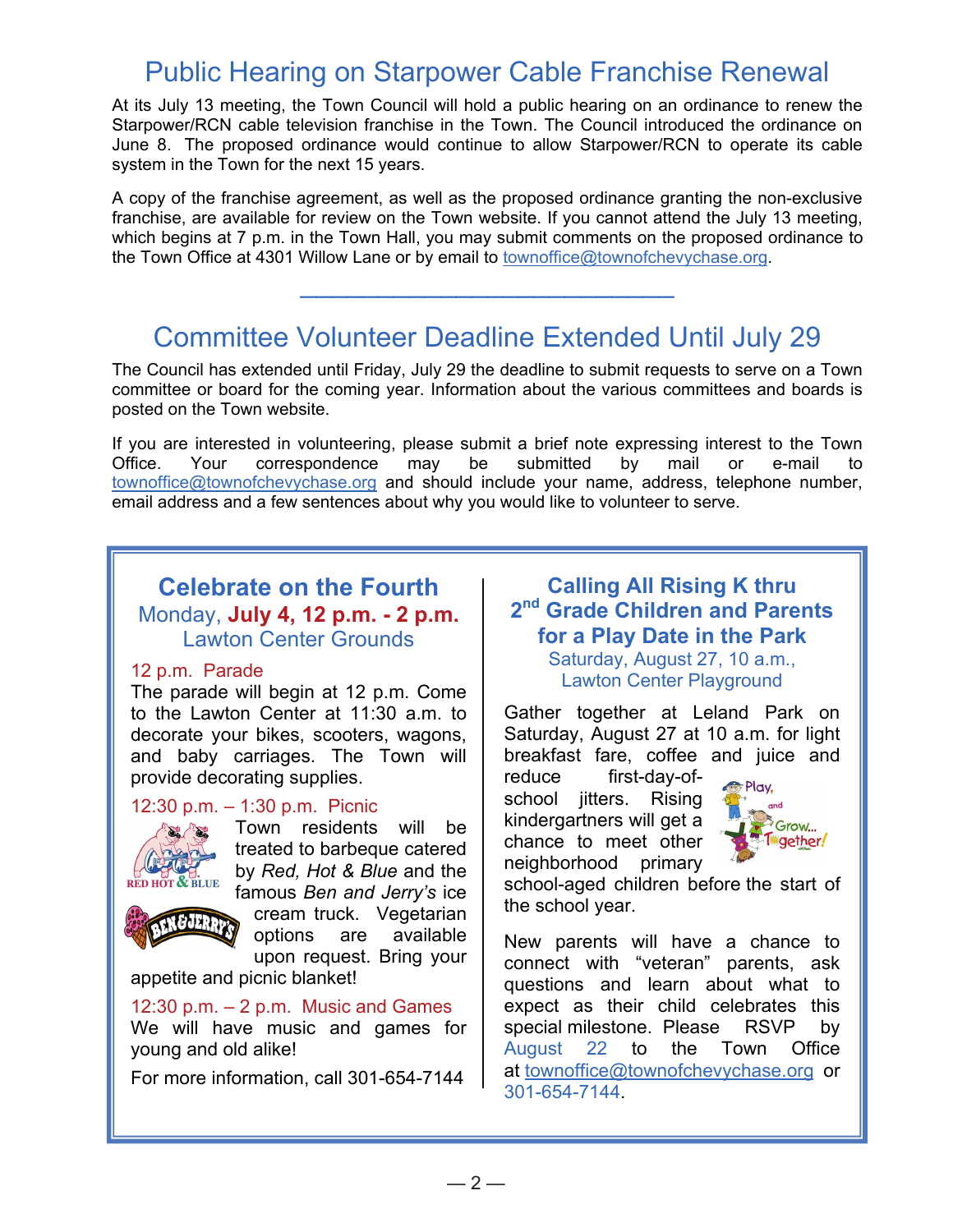# TOWN UPDATES

#### **Overgrown Vegetation**

We continue to receive complaints about overgrown vegetation blocking Town sidewalks. Please trim all overhanging vegetation to provide a seven foot clearance over the sidewalks and so that it does not extend into the sidewalks and interfere with pedestrian traffic.

### **Private Tree Maintenance Program**

The Town continues to offer this program to assist Town residents with some of the costs associated with the maintenance of canopy trees on private property. Please visit the Town website or contact the Town Office for details.

#### **Town Teen List**

For the most current list, please email townoffice@townofchevychase.org or call the Town office at 301-654-7144.

#### **Connect with the Town**

Residents may sign up on the Town's website to receive Town Crier emails, Alert TOCC



Town website.

voice messages and an electronic copy of the FORECAST newsletter. Information on how to connect with the Town using Facebook and Twitter also is posted on the



# **Bethesda Art Walk**

Friday, July 8, 6 to 9 p.m.

Galleries & Studios will be open late in downtown Bethesda. Admission is free. Please contact 301-215-6660 for more information.

#### **Music n' Motion**  Saturday, July 23, 11 a.m., Bethesda Library

Join performer Tracey Eldridge for interactive musical activities including sing-alongs & story songs with puppetry. Admission is free. Children age 3 and older are recommended for this event. The Bethesda Library is located at 7400 Arlington Rd. Please arrive 30 minutes prior to the show.

### **Bethesda Outdoor Movies**

Tuesday to Saturday, July 26 to 30, 9 p.m., Woodmont Triangle

A different blockbuster movie is shown each night at Woodmont Triangle, located at the corner of Norfolk and Auburn Ave. Admission is free.

#### **Bethesda Central Farm Market**

Sundays, 10 a.m. to 1:30 p.m., Bethesda Elementary School

Come explore the Bethesda Central Farm Market every Sunday at the Bethesda Elementary School, located at 7600 Arlington Rd. Admission is free.



MVA On Wheels will be in Friendship Heights between 10 a.m. to 2 p.m. on July 25, August 22, September 26, October 24, November 28, and December 19. The bus parks on Friendship Heights Boulevard adjacent to the Village Center.